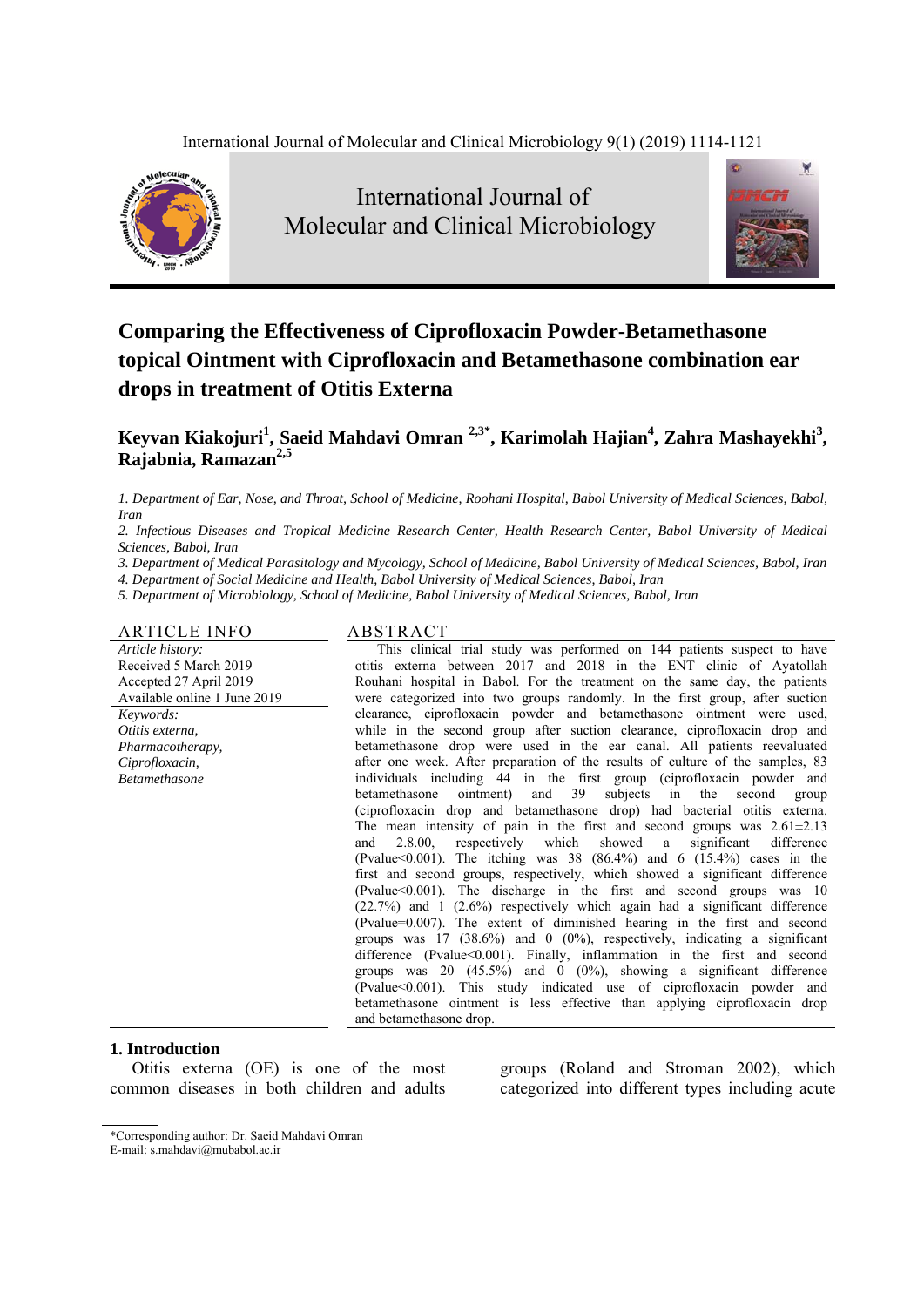localized, acute diffuse, chronic, eczematous, and malignant (Carfrae and Kesser, 2008). The predisposing factors such as trauma, external objects, changes in the pH of the ear canal, constant moisture of the canal, obstruction, and skin diseases such as psoriasis and eczema play an important role in causing OE (Rosser, 2004). The most important pathogens that cause OE are bacteria, such as *Pseudomonas aeruginosa* and *Staphylococcus aureus* (Hawke, Wong et al., 1984, Rosser 2004, Osguthorpe and Nielsen 2011). Among the fungal agents, *Aspergillus* spp. (80-90%) as well as *Candida* spp. are the major causes of this disease (Narozny, Kuczkowski et al. 2006, Suliman 2015). The purulent OE is following perforation of the tympanic membrane when discharge has reached into the external ear canal and reduces sensitivity to topical ear medications (Roland 2001, Beriat, Akmansu et al. 2012). Typically, patients complain from pain and inflammation of the ear, diminished hearing, sense of pressure in the ear, itching, and purulent discharge (Carfrae and Kesser, 2008). OE is usually diagnosed through taking the history of the patients as well as physical examination and laboratory tests, and radiological investigations are rarely required (Roland and Stroman, 2002; Carfrae and Kesser, 2008). Removing the cerumen from the ear canal improves the effect of topical treatments. Clearing of the ear canal with a plastic curette or suction under direct observation is suggested. Stimulation through peroxide and warm water mixture can also be effective in removing the wastes (August, 1988). In cases of mild to moderate infections, the treatment involves prescription of topical antibiotics with or without topical steroids for 7 to 10 days (Rosser, 2004). However, for severe cases, systematic antibiotic is recommended to treat *P. aeruginosa* and *S. aureus* (Rosenfeld, Brown et al. 2006). To control pain, oral acetaminophen and no steroidal antiinflammatory drugs are used (Osguthorpe and Nielsen 2011). In several review studies, no significant difference was found in the effectiveness of different antibiotics. (Kaushik, Malik et al. 2010, Schaefer and Baugh 2012). It has been shown that combination of oral and topical antibiotics does not increase the success rate of treatment (Roland, Belcher et al. 2008).

The aim of this clinical trial study to comparison of Ciprofloxacin Powder

(200mg)-Betamethasone topical Ointment (1%) effectiveness with Ciprofloxacin 0.3%/ betamethasone 1% ear drops in treatment of OE patients.

#### **2. Materials and Methods**

This is a clinical trial study registered in the clinical trial registration system with the IRCT20130427013136N5. So, this project was registered in the ethical committee of Babol University of medical sciences (muBabol) with the ethical code; 9604819.

All patients referred to the ENT clinic of Ayatollah Rouhani hospital with suspected OE symptoms were included in this project. This study was performed in 2017-2018 at Babol city. The sample of the research included 144 patients suspicious to have bacterial otitis externa, who were classified randomly into two groups.

A total of 61 patients were excluded from the study, and the research was performed on 83 subjects including 44 individuals in the first group (ciprofloxacin powder 200 mg plus betamethasone ointment 1%) and 39 persons in the second group (ciprofloxacin drop 0.3% plus betamethasone drop 1%).

The inclusion criteria were as follows: negative result of the direct examination test and culture for fungal infection, and positive result for bacterial culture. The exclusion criteria included perforation of the tympanic membrane, fungal growth, or negative result in the bacterial culture.

The sampling was performed as convenient sampling. Briefly, the patients suspect to have bacterial otitis externa were placed in two groups sequentially. In the first group, a combination of ciprofloxacin powder and betamethasone ointment was used, while in the second group a combination of ciprofloxacin drop and betamethasone drop was employed.

All patients entered the study with their own approval and signed the written informed consent form for the research. The sampling was performed under microscopy guidance by an ENT subspecialist through applying sterilized tools including curette, Port cotton, ring, and under some conditions with different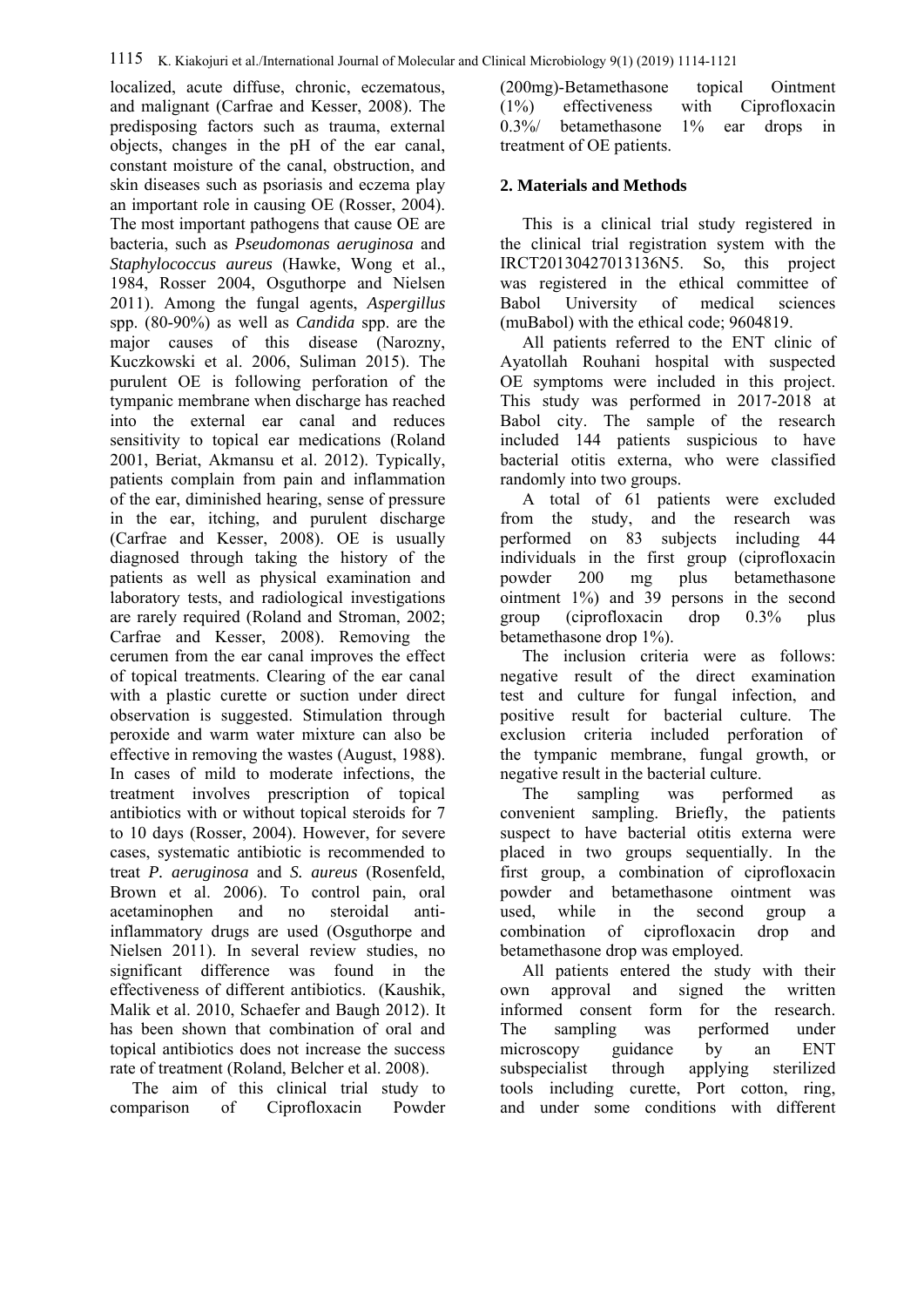suction heads, whereby ear samples including discharge and pus were drained off the ear.

After the sampling, immediately a spread of the ear pus was dragged on a slide, and after fixation, it was stained through gram staining method, whereby the existence of microorganisms was tested through the microscope.

Another part of the samples were cultured in blood agar and chocolate agar. Further, in order to rule out fungal infections, the samples were also cultured on Sabouraud dextrose agar medium with chloramphenicol and kept at 25 C.

In case of negativity of the direct and fungal culture tests with positivity of the bacterial culture test, bacterial infection diagnosis was made by biochemical tests. The disease causative bacteria were also identified through conventional methods. For the treatment, the patients suspect to have bacterial otitis externa were categorized into two groups on the same day sequentially. In the first group, after suction clearance, ciprofloxacin powder plus betamethasone ointment were used, such that they covered the external ear canal.

In the second group, after suction clearance, ciprofloxacin drop plus betamethasone drop were used. All patients were re-examined after one week in terms of disease improvement including resolution of the disease symptoms such as pain based on Visual Analogue Scale (VAS), itching according to the patient statements, discharge based on clinical examination and the patient statements, and inflammation-based on clinical examination.

## *2.1. Data analysis method*

The data were analyzed by SPSS V16. To describe the qualitative characteristics, frequency and percentage were employed, while for describing the quantitative characteristics, mean and standard deviation were utilized. Comparison of groups was performed through the Chi-do (for qualitative variables) and paired t-test (for quantitative variables). Significance

level was considered as Pvalue < 0.05 for all tests.

## **3. RESULTS**

In this study, 5 subjects were eliminated as they did not refer for a second visit. The demographic information of the two groups is shown in Table 1.

The mean age in the first and second groups was 40.11±18.15 and 39.76± 19.24 years, respectively, showing no significant difference between the two groups (Pvalue=0.933).

According to Table 2, the most common bacteria were *P. aeruginosa*, *Diphtheroid*, Coagulase-negative *Staphylococci*, *Bacillus* spp., *S. aureus*, *E. coli*, *S. epidermidis*, *Enterobacteriaceae*, *Klebsiella pneumoniae*, and *Streptococcus* gamma hemolytic.

Based on Table 3, in the first visit, the mean pain intensity in the first and second groups was 3.75± 3.24 and 3.58± 2.90, respectively, which showed no significant difference between the two groups in terms of average pain intensity (Pvalue=0.81).

On the other hand, the mean pain intensity in the first and second groups by the second visit was  $2.61 \pm 2.13$  and  $0.80 \pm 1.6$ 0.20, respectively, showing a significant difference between the two groups in terms of pain intensity (Pvalue < 0.001). Further, 41 (93.2%) of cases in the first group and 35 (89.7%) patients in the second group had itching in the first visit, but their difference was not significant (Pvalue=0.57).

 In the second visit, out of the 41 cases, only three had improved completely, while 38 (86.4%) had not improved. In the first group, at the beginning of the first visit, 35 (89.7%) had itching; after the treatment and by the second visit, 29 improved completely while 6 (15.4%) did not experience improvement, where a significant difference was observed between the two groups post treatment (Pvalue<0.001).

In the first visit, the number of subjects with discharge from the ear was 37 (84.1%) and 33 (84.6%) in the first and second groups respectively, where there was no significant difference between the two groups (Pvalue=0.94). In the first visit in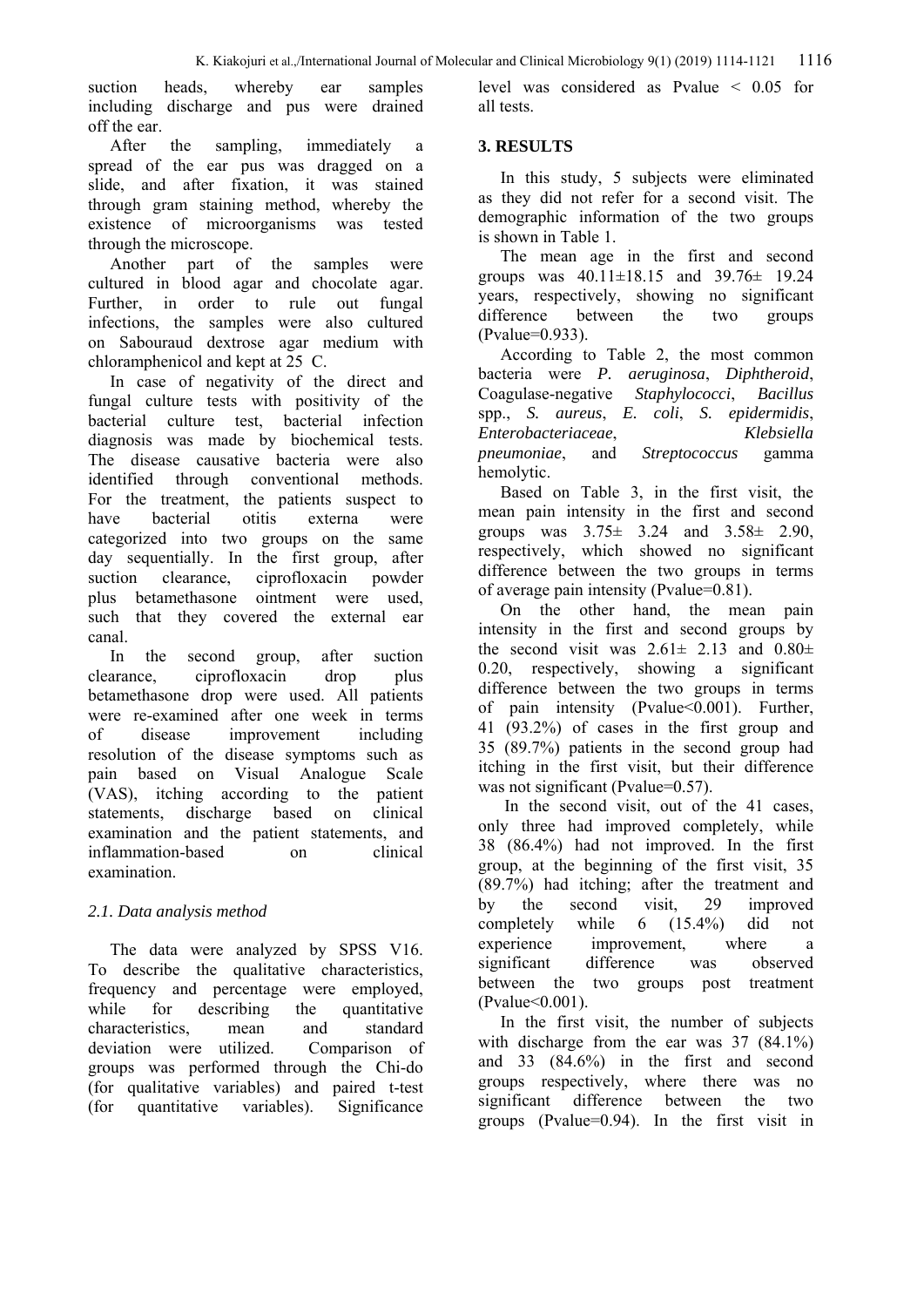the group, 37 (84.1%) had discharge; after the treatment by the second visit, 19 improved while 10 (227%) had still discharge (Pvalue=0.007).

In the first visit, in the first group, 35 (79.5%) and in the second group 33 (84.6%) of patients had diminished hearing, and no significant difference existed between the in terms of diminished hearing (Pvalue=0.54).

 In the control group, in the first visit 33 patients have discharge; after treatment and in the second visit, only one (2.6%) patient had discharge (Pvalue<0.001). The findings of clinical examinations in the first and second visits for each individual group are shown in Table 4.

| Variable               |          | Group I<br>(ciprofloxacin<br>powder and<br>betamethasone<br>ointment) | Group II<br>(ciprofloxacin<br>and<br>betamethasone<br>drops) | Total             | Pvalue |  |
|------------------------|----------|-----------------------------------------------------------------------|--------------------------------------------------------------|-------------------|--------|--|
| Average age (years)    |          | $40.11 \pm 18.15$                                                     | $39.76 \pm 19.24$                                            | $39.95 \pm 18.56$ | 0.93   |  |
| <b>Sex</b>             | Male     | $16(36.36\%)$                                                         | $19(48.71\%)$                                                | 35(42.16%)        | 0.25   |  |
|                        | Female   | $28(63.63\%)$                                                         | 20 (51.28%)                                                  | 48 (57.83%)       |        |  |
| Residence              | Urban    | $29(65.90\%)$                                                         | 28 (71.79%)                                                  | 56 (67.46%)       | 0.56   |  |
|                        | Rural    | $15(34.09\%)$                                                         | $11(28.20\%)$                                                | 26 (32.53%)       |        |  |
| History of ear disease | Positive | 12 (27.27%)                                                           | $11(28.02\%)$                                                | 23 (27.71%)       |        |  |
|                        | Negative | 32 (72.72%)                                                           | 28 (71.79%)                                                  | 60(72.28%)        | 0.92   |  |

**Table 1**. Basic information of patients participating in the study in two groups

**Table 2**. The Frequency of bacteria identified in two groups

| Etiologic agent of infection     | Group II<br>(ciprofloxacin and<br>betamethasone drops) | Group I (ciprofloxacin<br>powder and<br>betamethasone<br>ointment) | Total         | Pvalue |
|----------------------------------|--------------------------------------------------------|--------------------------------------------------------------------|---------------|--------|
| Pseudomonas aeruginosa           | 9(20.45%)                                              | $8(20.51\%)$                                                       | $17(20.48\%)$ |        |
| Diphtheroids                     | $7(15.90\%)$                                           | $5(12.82\%)$                                                       | 12(14.45%)    |        |
| Coagulase-negative staphylococci | $7(15.90\%)$                                           | $5(12.82\%)$                                                       | 12(14.45%)    |        |
| <b>Bacillus</b>                  | 8(18.18%)                                              | $3(7.69\%)$                                                        | $11(13.25\%)$ |        |
| Enterobacteriaceae               | 1(2.27%)                                               | $3(7.69\%)$                                                        | $4(4.18\%)$   |        |
| Staphylococcus aureus            | $7(15.90\%)$                                           | $3(7.69\%)$                                                        | $10(12.04\%)$ |        |
| Klebsiella pneumoniae            | 1(2.27%)                                               | $3(7.69\%)$                                                        | $4(4.8\%)$    | 0.41   |
| Staphylococcus epidermidis       | 1(2.27%)                                               | 4(10.25%)                                                          | $5(6.02\%)$   |        |
| Escherichia coli                 | $3(6.81\%)$                                            | 4(10.25%)                                                          | 7(8.43%)      |        |
| gamma haemolytic streptococcus   | $0(0\%)$                                               | $(2.56\%)$                                                         | $1(1.20\%)$   |        |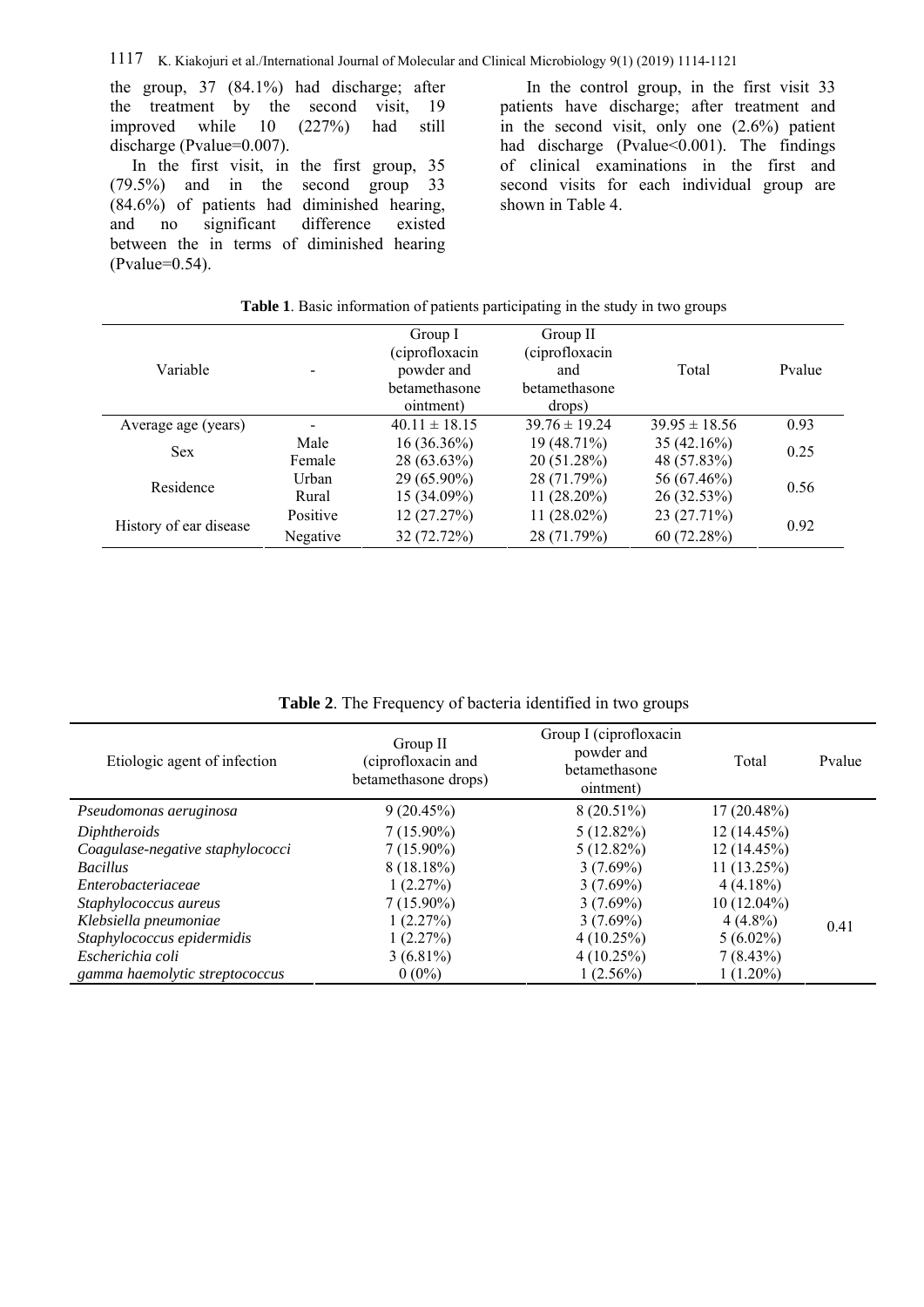K. Kiakojuri et al.,/International Journal of Molecular and Clinical Microbiology 9(1) (2019) 1114-1121 1118

| <b>Type of</b><br>visit | <b>Variable</b>        | Positive/negative | <b>Group I</b><br>(ciprofloxacin powder<br>and betamethasone<br>ointment) | <b>Group II</b><br>(ciprofloxacin and<br>betamethasone<br>drops) | <b>Total</b>           | ${\bf P}$<br>value |  |
|-------------------------|------------------------|-------------------|---------------------------------------------------------------------------|------------------------------------------------------------------|------------------------|--------------------|--|
|                         | Mean pain<br>intensity |                   | $3.75 \pm 3.24$                                                           | $3.75 \pm 2.90$                                                  | 3.67<br>$\pm 3.07$     | 0.81               |  |
|                         | Itching                | Positive          | 41 (93.2%)                                                                | 35 (89.7%)                                                       | 76<br>$(91.6\%)$       | 0.57               |  |
|                         |                        | negative          | $3(6.8\%)$                                                                | $4(10.3\%)$                                                      | $7(8.4\%)$             |                    |  |
| First visit             | Discharge              | Positive          | $37(84.1\%)$                                                              | 33 (84.6%)                                                       | 70<br>$(84.3\%)$<br>13 | 0.94               |  |
|                         |                        | negative          | $7(15.9\%)$                                                               | $6(15.4\%)$                                                      |                        |                    |  |
|                         | Hearing<br>loss        | Positive          | 35 (79.5%)                                                                | 33 (84.6%)                                                       | 68<br>$(81.9\%)$       | 0.54               |  |
|                         |                        | negative          | $9(20.5\%)$                                                               | $6(15.4\%)$                                                      | 15<br>$(18.1\%)$       |                    |  |
| Second<br>visit         | Mean pain<br>intensity |                   | $2.13 \pm 2.61$                                                           | $0.20 \pm 0.80$                                                  | $1.22 \pm$<br>2.19     | $\,<$<br>0.001     |  |
|                         | Itching                | Positive          | 38 (86.4%)                                                                | $6(15.4\%)$                                                      | 44<br>(53%)            | $\,<$              |  |
|                         |                        | negative          | $6(13.6\%)$                                                               | 33 (84.6%)                                                       | 39<br>(47%)            | 0.001<br>0.007     |  |
|                         |                        | Positive          | 10(22.7%)                                                                 | $1(2.6\%)$                                                       | 11<br>$(13.3\%)$       |                    |  |
|                         | Discharge              | negative          | 34 (77.3%)                                                                | 38 (97.4%)                                                       | 72<br>(86.7%)          |                    |  |
|                         | Hearing                | Positive          | $17(38.6\%)$                                                              | $0(0\%)$                                                         | 17<br>$(79.5\%)$       | $\,<$              |  |
|                         | loss                   | negative          | $27(61.4\%)$                                                              | 39 (100%)                                                        | 66<br>$(20.5\%)$       | 0.001              |  |

|  | Table 3. Clinical symptoms of the patients studied at the first and second visit of the two groups |  |  |  |  |  |
|--|----------------------------------------------------------------------------------------------------|--|--|--|--|--|
|  |                                                                                                    |  |  |  |  |  |

**Table 4**. Clinical examination findings at first and second visits in two groups

| Type of visit | Variable  | Positive/negative | Group I<br>(ciprofloxacin powder)<br>and betamethasone<br>ointment) | Group II<br>(ciprofloxacin and<br>betamethasone drops) | Total        | P value      |  |
|---------------|-----------|-------------------|---------------------------------------------------------------------|--------------------------------------------------------|--------------|--------------|--|
| First visit   | Swelling  | Positive          | $26(59.1\%)$                                                        | $27(69.2\%)$                                           | 53 (63.9%)   | 0.33         |  |
|               |           | negative          | $18(40.9\%)$                                                        | $12(30.8\%)$                                           | $30(36.1\%)$ |              |  |
|               | Discharge | Positive          | $37(84.1\%)$                                                        | 33 (84.6%)                                             | 70 (84.3%)   | 0.94         |  |
|               |           | negative          | $7(15.9\%)$                                                         | $6(15.4\%)$                                            | $13(15.7\%)$ |              |  |
| Second visit  | Swelling  | Positive          | $20(45.5\%)$                                                        | $0(0\%)$                                               | $20(24.1\%)$ | ${}_{0.001}$ |  |
|               |           | negative          | 24 (54.5%)                                                          | 39 (100%)                                              | 63 (75.9%)   |              |  |
|               | Discharge | Positive          | 10(22.7%)                                                           | $1(2.6\%)$                                             | 72 (86.7%)   |              |  |
|               |           | negative          | 34 (77.3%)                                                          | 38 (97.4%)                                             | $13(13.3\%)$ | 0.007        |  |

#### **4. Discussion**

The present study was performed with the aim of comparing the effectiveness of ciprofloxacin powder plus betamethasone ointment and that of ciprofloxacin drop plus betamethasone drop in treating bacterial

otitis externa. It was found that use of ciprofloxacin powder plus betamethasone drop was less effective than the treatment with ciprofloxacin drop plus betamethasone drop. Mosges et al. reported that the effectiveness of ciprofloxacin drop 0.2% is not less than that of polymyxin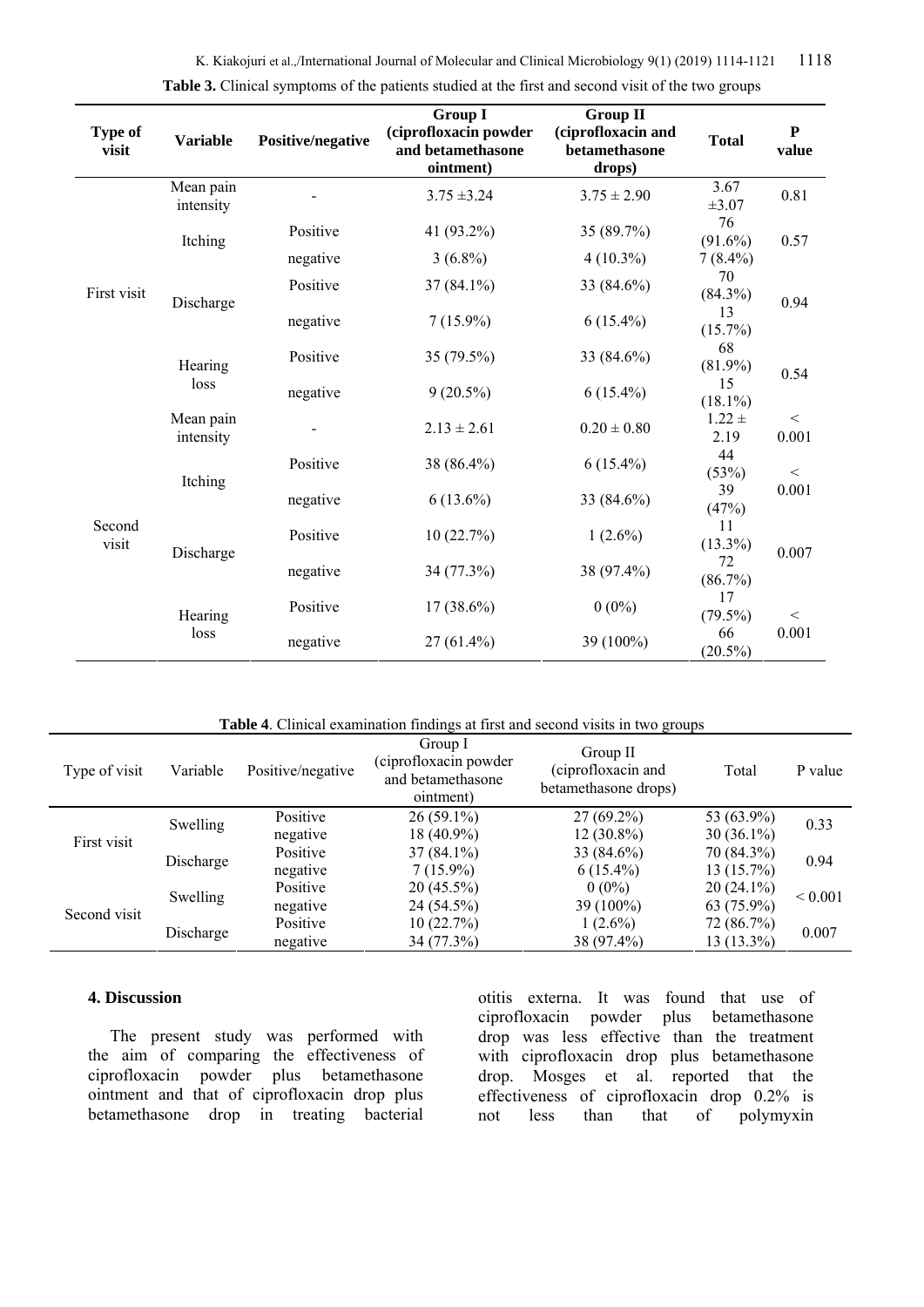B/neomycin/hydrocortisone mixture (Drehobl, Guerrero et al., 2008).

In this study, the effectiveness of the drop form of ciprofloxacin and betamethasone drop was greater than that of ciprofloxacin powder plus betamethasone ointment, where this relationship was significant for the drop form.

In the study by Pino et al., the success of treatment with the ciprofloxacin 0.2% ear solution without topical corticosteroids was reported as 86.6%. It was concluded that ciprofloxacin 0.2% ear solution is a suitable option for treating acute otitis externa (Pino Rivero V, Pantoja et al. 2007).

In this study, the treatment success rate through ciprofloxacin drop plus betamethasone drop was 87.2%, which is in line with the above-mentioned study. In the study by Pistorius et al in treating acute otitis externa, the success rate of the treatment with ciprofloxacin 0.2% drop was 93%, while with ciprofloxacin ear drop and hydrocortisone drop, was 90% (Pistorius, Westberry et al. 1999), which is different with the success percentage of treatment with ciprofloxacin drop and betamethasone drop in our study.

This discrepancy can be attributed to different type of causative microorganisms, ear anatomy, immune system, and the duration of disease onset. Russell et al. examined 100 patients with otitis externa, and found microbial agents for this condition only in 40% of cases (Russell, Donnelly et al., 1993).

In this study, in 98.54% of cases, microbial cause was found, which is not in line with the above finding. In the study by Kiakojuri et al. (2018) in northern Iran on 72 patients with concurrent otitis, the patients were categorized into case and control groups. The case group received treatment with ceftazidime powder and miconazole ointment, while the control group received only miconazole. The patients were re-examined after two weeks off the treatment initiation (Kiakojuri, Omran et al. 2018).

Diagnosis was concurrent otitis based on the clinical signs and symptoms as well as bacterial and fungal manifestations in the direct test and culture. Inflammation,

itching, and discharge were found in 67.7%, 64.7%, and 90.3% of patients in the case group, and in 47.1%, 26.3%, and 93.1% of patients in the control group, respectively. Complete improvement of clinical signs and symptoms was observed in 23 (67.6%) of patients in the case group and in 11 (28.9%) of patients in the control group.

The most common bacteria reported were *S. epidermidis* and *P. aeruginosa* (Kiakojuri, Omran et al. 2016). Elsewhere, Lorent et al. (2014) in Barcelona compared the effectiveness of ciprofloxacin ear drop plus fluocinolone acetonide with ciprofloxacin ear drop alone. In their study, 590 patients seven years old and older were chosen. It was found that the speed of clinical improvement was higher when using ciprofloxacin drop and fluocinolone in comparison with ciprofloxacin drop alone. Eight cases of mild side effects were reported; 3 in concurrent use of ciprofloxacin and fluocinolone and 5 cases when using ciprofloxacin alone (Mösges, Nematian-Samani et al. 2011).

In another research by Roland in May 2007 in Texas, the patients received combined treatment of ciprofloxacin 0.3% plus dexamethasone twice per day along with the combination of polymyxin B/neomycin/hydrocortisone three times a day. The pain of those who were treated by ciprofloxacin/dexamethasone decreased within a shorter time  $(12 \text{ h})$ , compared to the case of applying polymyxin B/neomycin/hydrocortisone combination (Roland, Younis et al. 2007).

In the study by Pistorius in Albania conducted in November 1999, the effectiveness of using ciprofloxacin 0.2% ear drop with or without hydrocortisone was compared with that of polymyxin B/neomycin/ hydrocortisone suspension in patients with diffuse acute otitis externa. Out of the 703 patients studied, 239 received ciprofloxacin alone, 236 took ciprofloxacin plus hydrocortisone, and 228 were prescribed the polymyxin b/neomycin/hydrocortisone suspension (Pistorius, Westberry et al. 1999).

The treatment was administered for seven days. All of treatments were well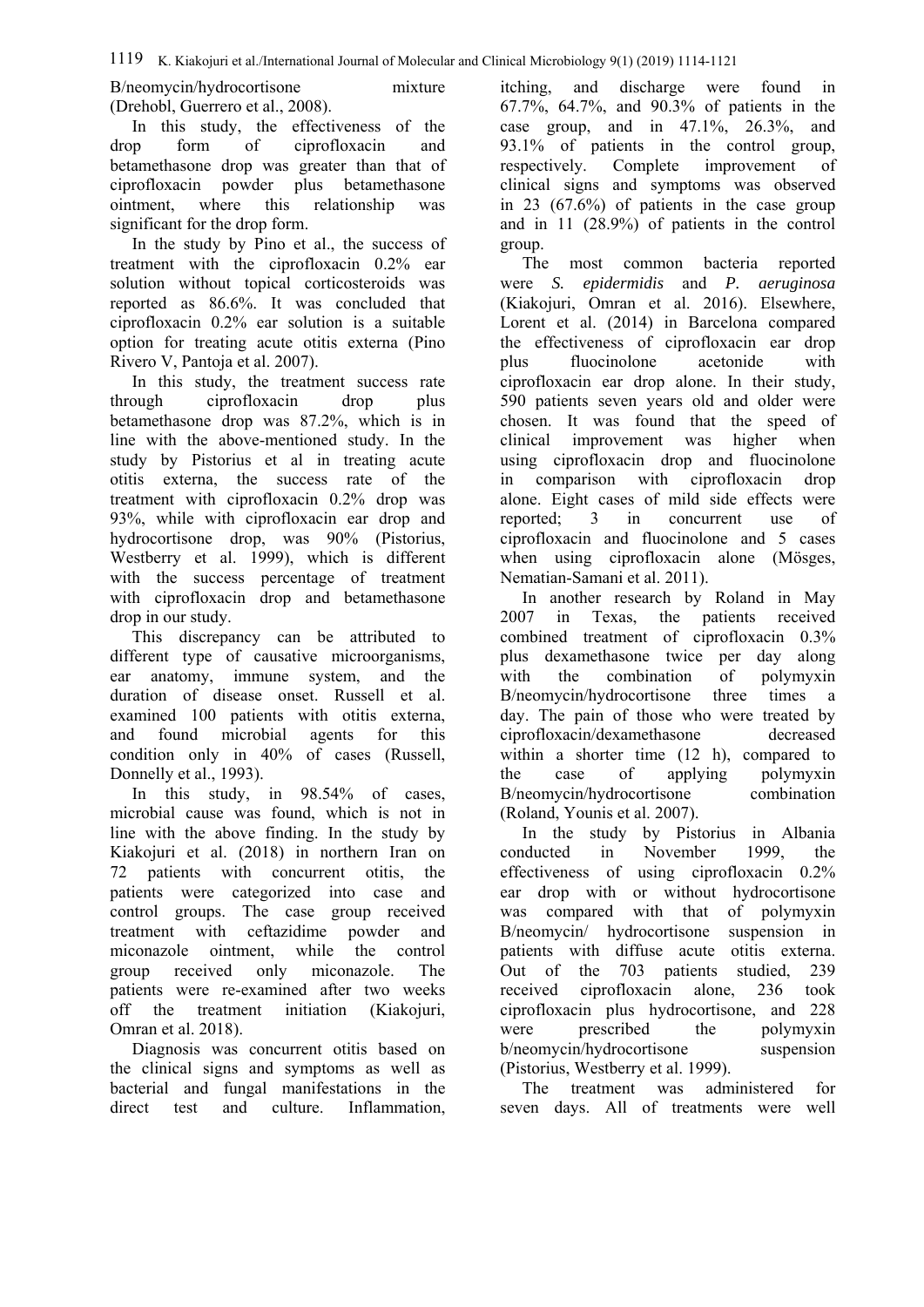tolerated, and the percentage of drugdependent side effects was the same in all of the three treatments. It was reported that the ciprofloxacin ear drop with or without hydrocortisone had a better effectiveness in comparison with polymyxin B/neomycin/hydrocortisone suspension. In addition, the use of hydrocortisone to ciprofloxacin accelerates improvement of pain in patients in comparison to the case when ciprofloxacin is used alone (Russell, Donnelly et al. 1993).

Generally, it is observed that most of the studies on the bacterial otitis externa have focused on comparing the effectiveness of use of topical antibiotics plus topical corticosteroids and use of topical antibiotics alone. On the other hand, no study similar to the subject of this research has been performed so far.

Further, considering the study on comparing the effectiveness of ceftazidime powder and miconazole ointment and that of miconazole ointment alone in the concurrent otitis treatment and the effectiveness of ceftazidime powder was observed, and since this powder is not FDA-approved, thus this study has been performed on comparing the effectiveness of ciprofloxacin powder plus betamethasone ointment and that of ciprofloxacin drop and betamethasone drop, which are FDA approved. In this way, a more effective and convenient treatment could be suggested to patients with bacterial otitis externa.

# **Conclusion**

The results of this study indicated that use of ciprofloxacin powder plus betamethasone ointment was far less effective than employing ciprofloxacin drop plus betamethasone drop. Further, betamethasone drop plus ciprofloxacin powder cannot be an effective treatment for bacterial otitis externa. Accordingly, this treatment is not recommended for such patients.

## **Refereces**

- August J.R. (1988). Otitis externa: a disease of multifactorial etiology. Veterinary Clinics of North America: Small Animal Practice. 18(4): 731-742.
- Beriat G.K., Akmansu Ş.H., Doğan C., Taştan E., Topal F., Sabuncuoğlu B. (2012). "Is pimecrolimus cream (1%) an appropriate therapeutic agent for the treatment of external ear atopic dermatitis?" Medical science monitor: International Medical Journal of Experimental and Clinical Research. 18(4): BR135.
- Carfrae M.J., B. Kesser W. (2008). "Malignant otitis externa." Otolaryngologic Clinics of North America. 41(3): 537-549.
- Drehobl M., Guerrero J.L., Lacarte P.R., Goldstein G., Mata F.S., Luber S. (2008). "Comparison of efficacy and safety of ciprofloxacin otic solution 0.2% versus polymyxin B-neomycinhydrocortisone in the treatment of acute diffuse otitis externa." Current Medical Research Opinion. 24(12): 3531-3542.
- Fatima Elzahra Elzubeir Mohamed Nour S. (2015). Etiology of Ear Infection among Sudanese Patients Attending Khartoum Ear, Nose and ThroatHospital-2015, Sudan University of Science & Technology. Book, Chapter 1; Page 1-3.
- Hawke M., Wong J., Krajden S. (1984). "Clinical and microbiological features of otitis externa." The Journal of otolaryngology. 13(5): 289-295.
- Kaushik V., Malik T., Saeed S.R. (2010). "Interventions for acute otitis externa." Cochrane Database of Systematic Reviews. 143(1)8-11.
- Kiakojuri K., Mahdavi Omran S., Elahi M., Shahandeh Z., Hasanjani Roushan M.R., Mojtaba Taghizadeh Armaki M. (2018). "Treatment of Mixed Otitis Externa Using Ceftazidime Powder and Topical Miconazole Versus Topical Miconazole Only." Jundishapur Journal of Microbiology. 11(11):e79887.
- Kiakojuri K., Mahdavi Omran S., Jalili B., Hajiahmadi M., Bagheri M., Ferdousi Shahandashti E., Rajabnia R. (2016). "Bacterial otitis externa in patients attending an ENT clinic in Babol, North of Iran." Jundishapur Journal of Microbiology. 13;9(2):e23093.